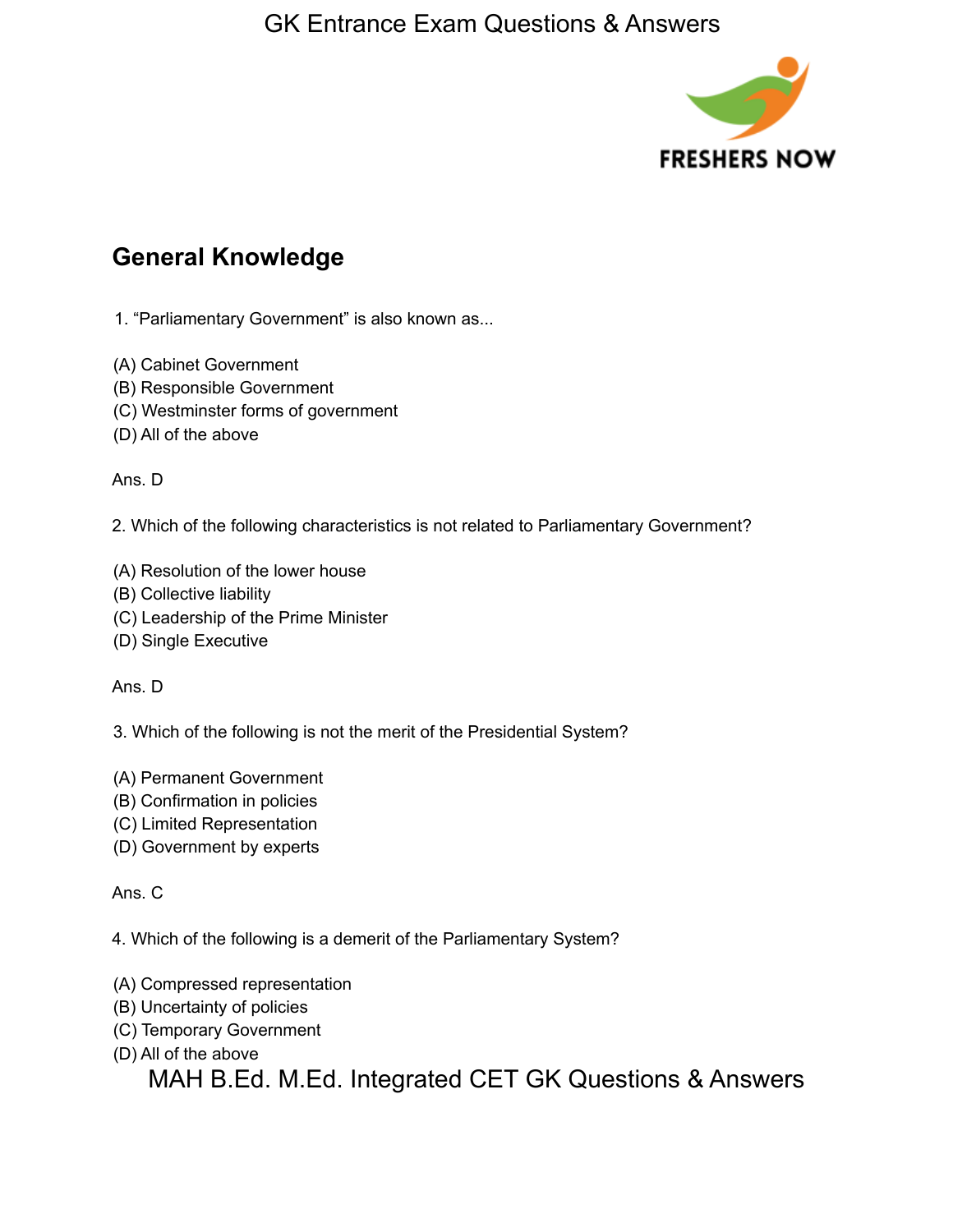



Ans. D

5. Which of the following statements is not correct?

(A) According to the 42nd and the 44th amendment, the president must comply with the advice of the Council of Ministers.

(B) Presidential System is based on the double executive.

(C) According to Article 74 the Council of Ministers works under the leadership of the Prime Minister.

(D) Article 74 and 75 provide a parliamentary system in the center.

Ans. B

6. Which of the following characteristics is not related to the Presidential System?

- (A) Governance of the Prime Minister
- (B) Single Executive
- (C) Single Membership
- (D) Dissolution of the lower house is baned

Ans. A

7. Which of the following characteristics is not related to the federal government?

- (A) Written Constitution
- (B) Flexible Constitution
- (C) Supremacy of the Constitution
- (D) Independent Judiciary

Ans. B

8. In the Federal Government................

(A) All the powers and functions are vested in the Central Government and Regional Government.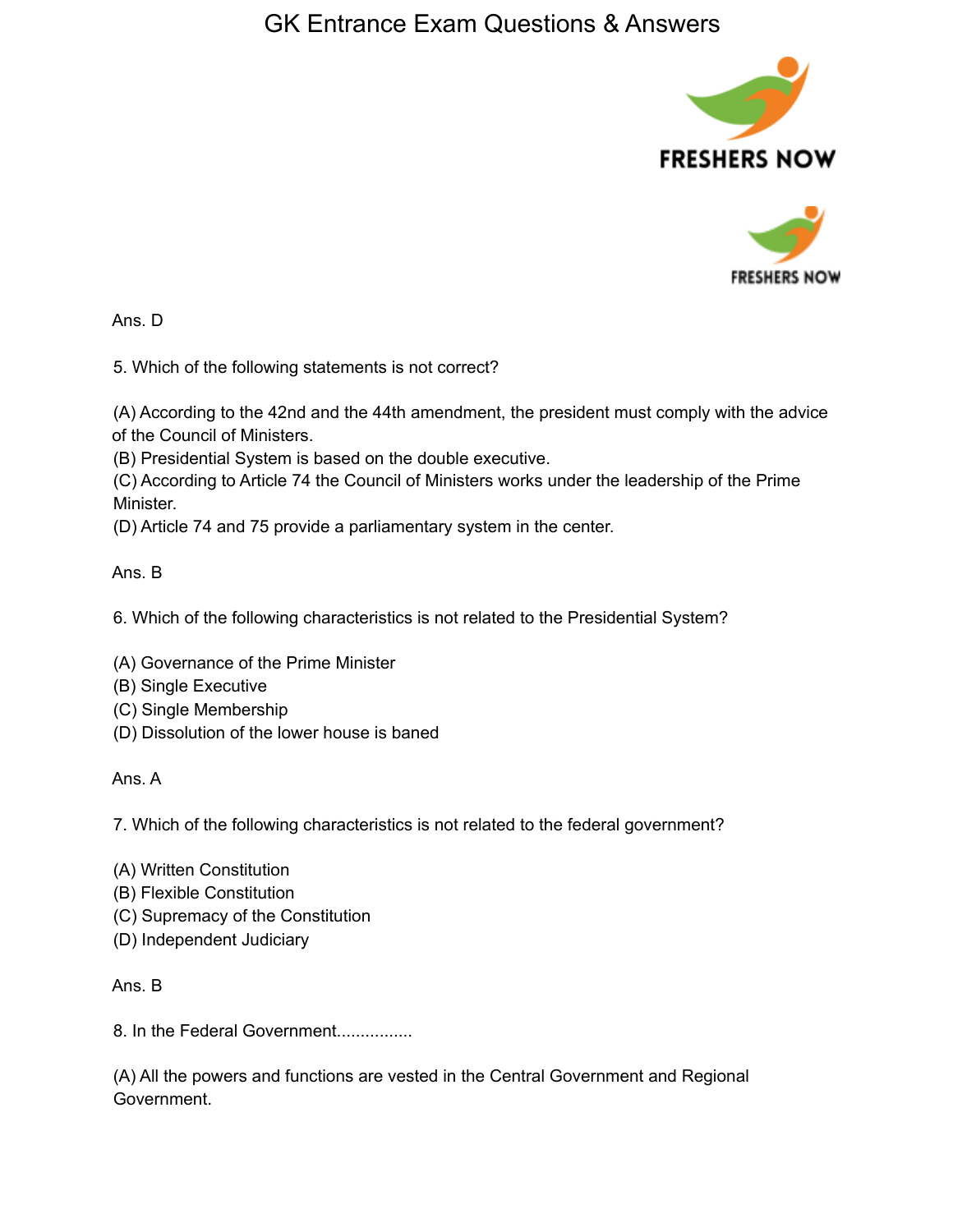

(B) All powers are divided into Central Government and Regional Government

(C) Both A and B

(D) None of the above

Ans. B

MAH B.Ed. M.Ed. Integrated CET GK Questions & Answers



9. Who is currently (2016) the Vice President of India?

- A. Ms. Pratibha Patil
- B. Mohammad Hamid Ansari
- C. Bhairon Singh Shekhawat
- D. Krishan Kant

Ans. B

10. Who was the 1st Prime Minister of India?

- A. Pandit Jawaharlal Nehru
- B. Lal Bahadur Shastri
- C. Gulzar Lal Nanda
- D. None of the Above

Ans. A

11. Which of the following article of the Indian Constitution deals with the constitution of the Parliament of India?

A. Article 73 B. Article 78 C. Article 79 D. Article 72

Ans: C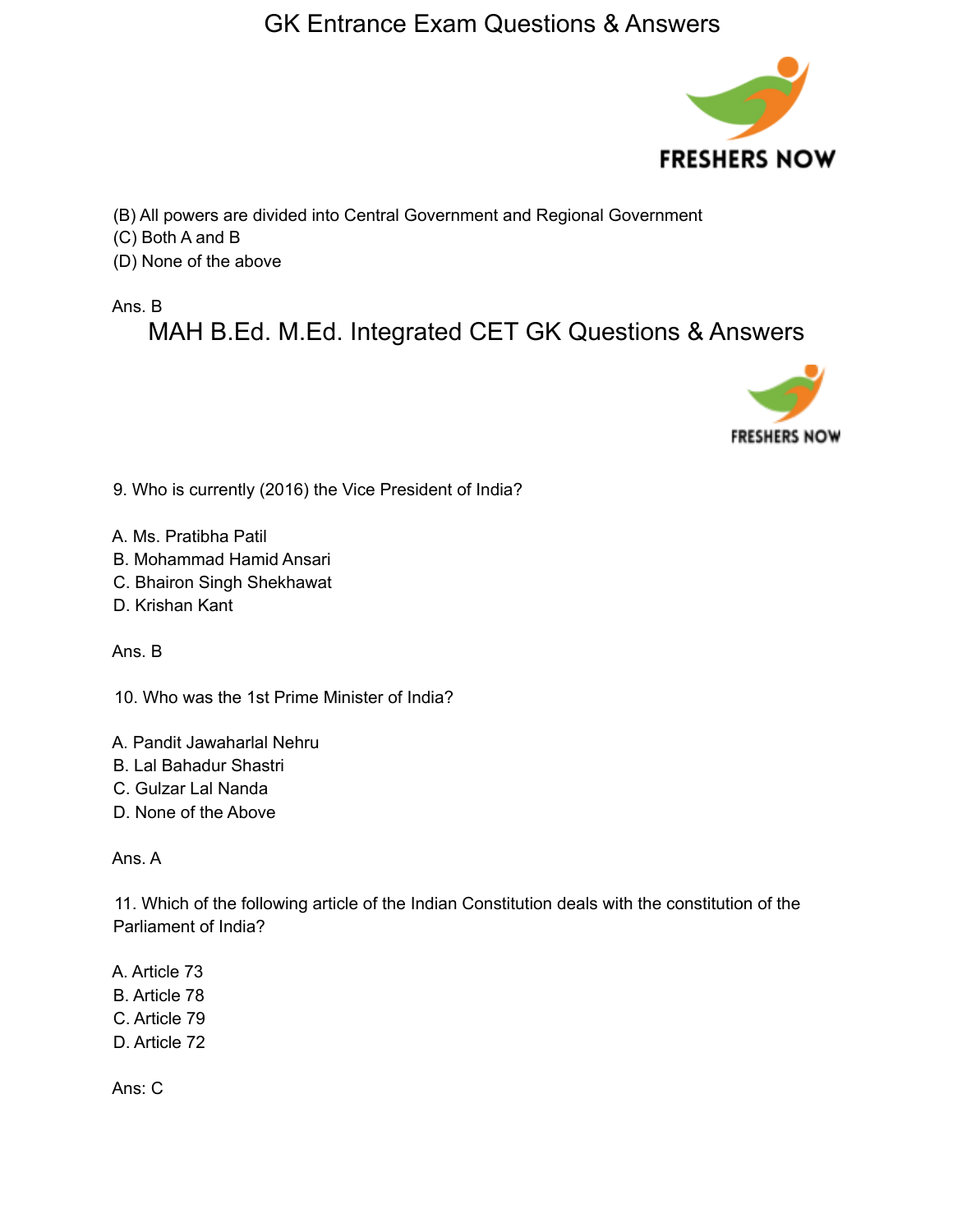

12. Which of the following article deals with the composition of the council of states ( Rajya sabha) and the manner of election of its members?

A. Article 82 B. Article 81 C. Article 90 D. Article 80

Ans: D

MAH B.Ed. M.Ed. Integrated CET GK Questions & Answers



13. The representatives of the state in the Rajya Sabha are elected by which one of the following?

- A. chief minister of the state
- B. Elected members of the state legislative assembly
- C. Governor
- D. President

Ans: B

14. The number of representatives of the Rajya Sabha from states and union territories are among which one of the following?

- A. 238
- B. 212
- C. 200
- D. 220

Ans: A

15. How many members are nominated by the President to the Rajya sabha?

A. 20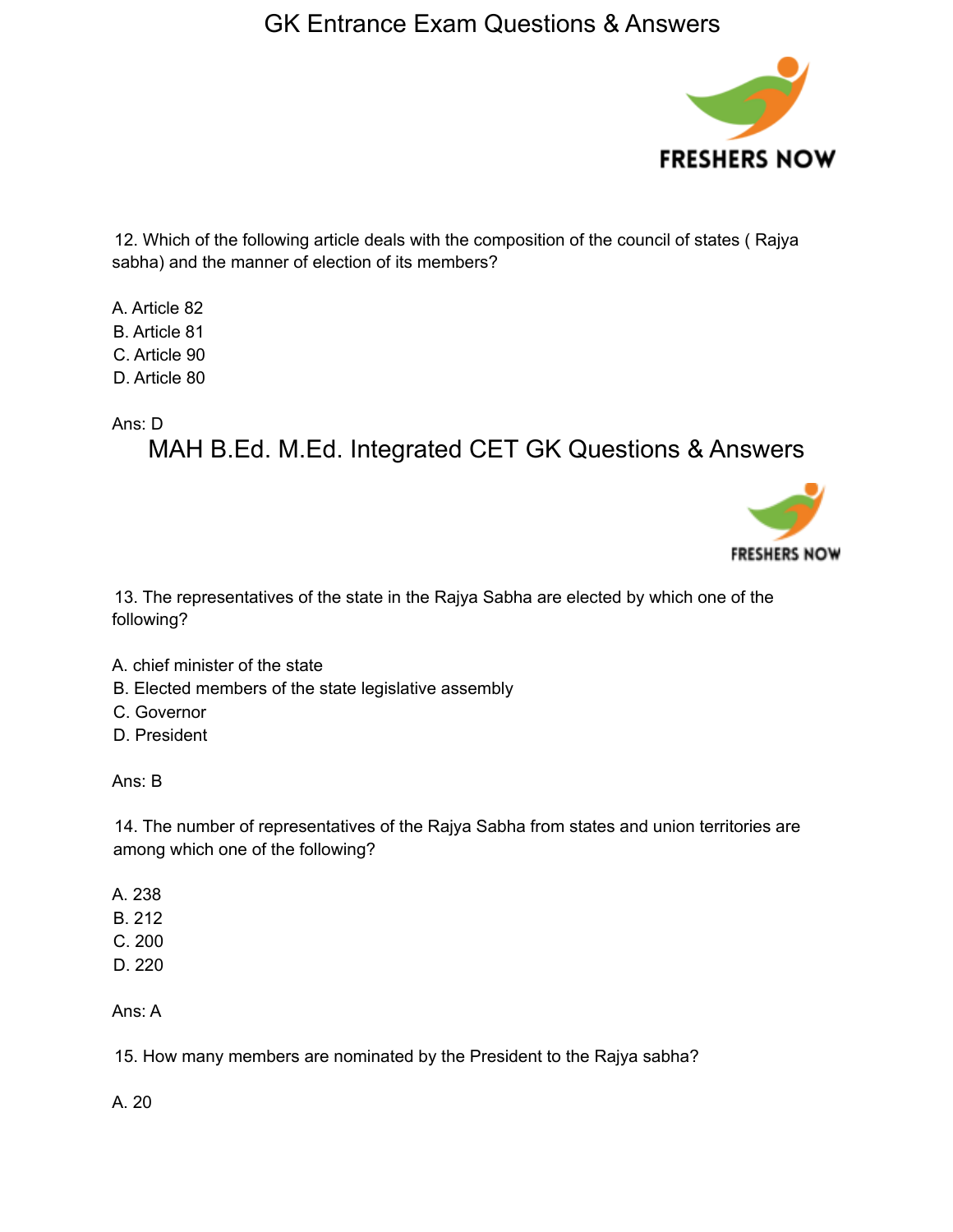

- B. 18
- C. 12
- D. 15

Ans: C

16. Which among the following is not a standing committee?

- A. Public accounts committee
- B. Ethics committee
- C. Railway convention committee
- D. Business advisory committee

Ans: C

17. Consider the following statements. Which among them is/are NOT true? MAH B.Ed. M.Ed. Integrated CET GK Questions & Answers



A. Standing Committees are the permanent committees that are constituted regularly B. Ad hoc committees are temporary committees that are dissolved when the task is completed C. Committee of Privileges is an ad-hoc committee

- D. Joint Committee on Fertilizer pricing is a standing committee
- A. Only III and IV
- B. Only I and II
- C. Only I and III
- D. Only II and IV

Ans: A

18. What among the following is NOT true about the Public Accounts Committee?

I. The committee was first set up in 1919

II. Its main function is to audit the annual reports of the Comptroller and Auditor General of India (CAG)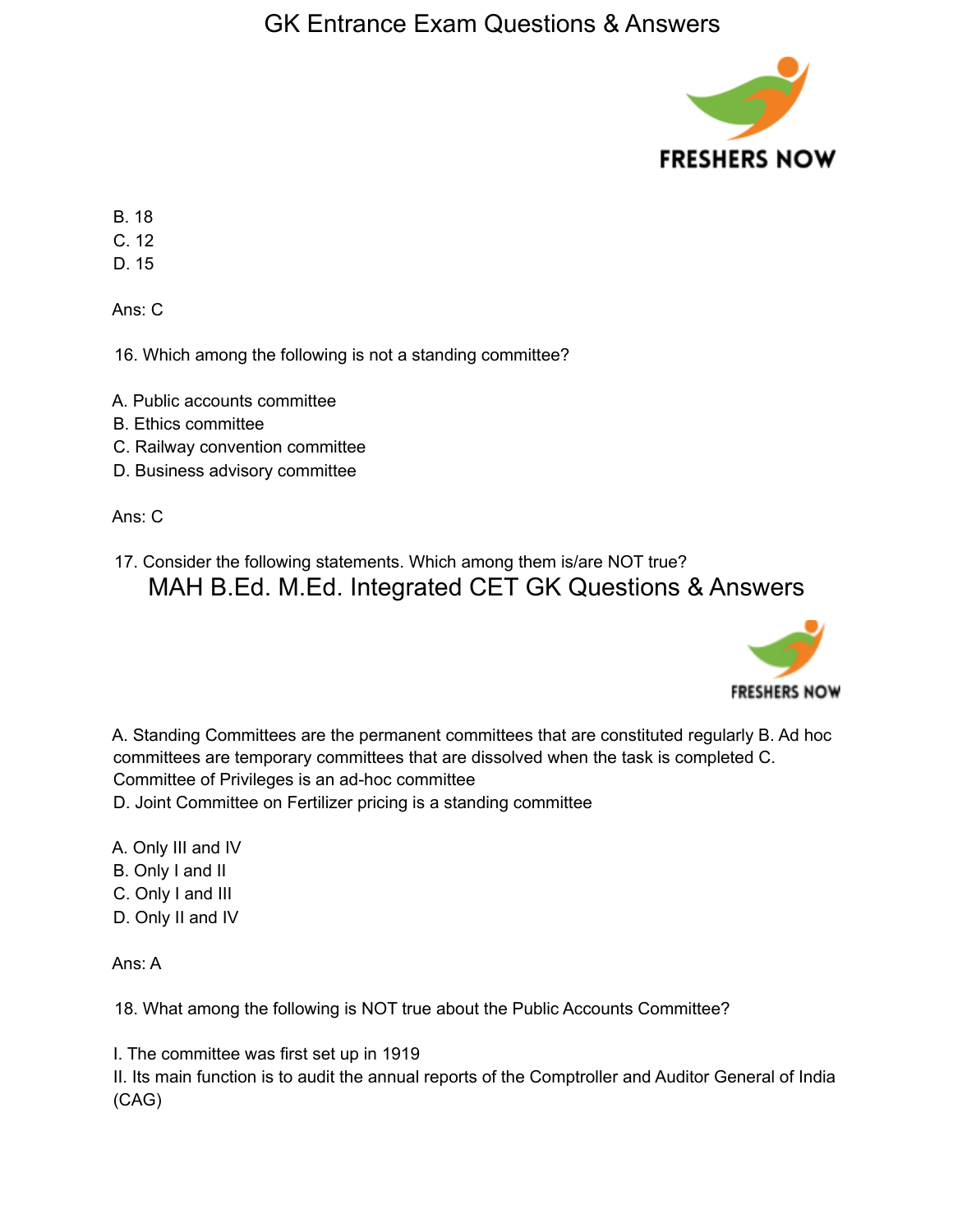

III. It consists of 15 Lok Sabha members and 7 Rajya Sabha members IV. The term of the office of the Public Accounts Committee is one year

A. Only I B. Only II C. Only III

D. All are true

Ans: D

19. Which among the following is NOT true about the Estimates Committee?

I. The first Estimates Committee of the post-independence era was first set up in 1950 II. Estimates Committee has a right to question the policies approved by the Parliament III. It consists of members that are both from Lok Sabha and Rajya Sabha IV. Chairman of the Estimates Committee is always from the Opposition party

A. Only IV B. Only III C. Only II and IV D. Only II, III, and IV

Ans: D

MAH B.Ed. M.Ed. Integrated CET GK Questions & Answers



20. Consider the following statements about the Committee on Government Assurances. Which of the following is/are not true?

A. It was constituted in 1953

B. Its main function is to examine the assurances and undertakings given by the ministers on the floor of the House and report back on the status of these assurances and promises C. For the Lok Sabha consists of 15 members

D. For the Rajya Sabha consists of 10 members